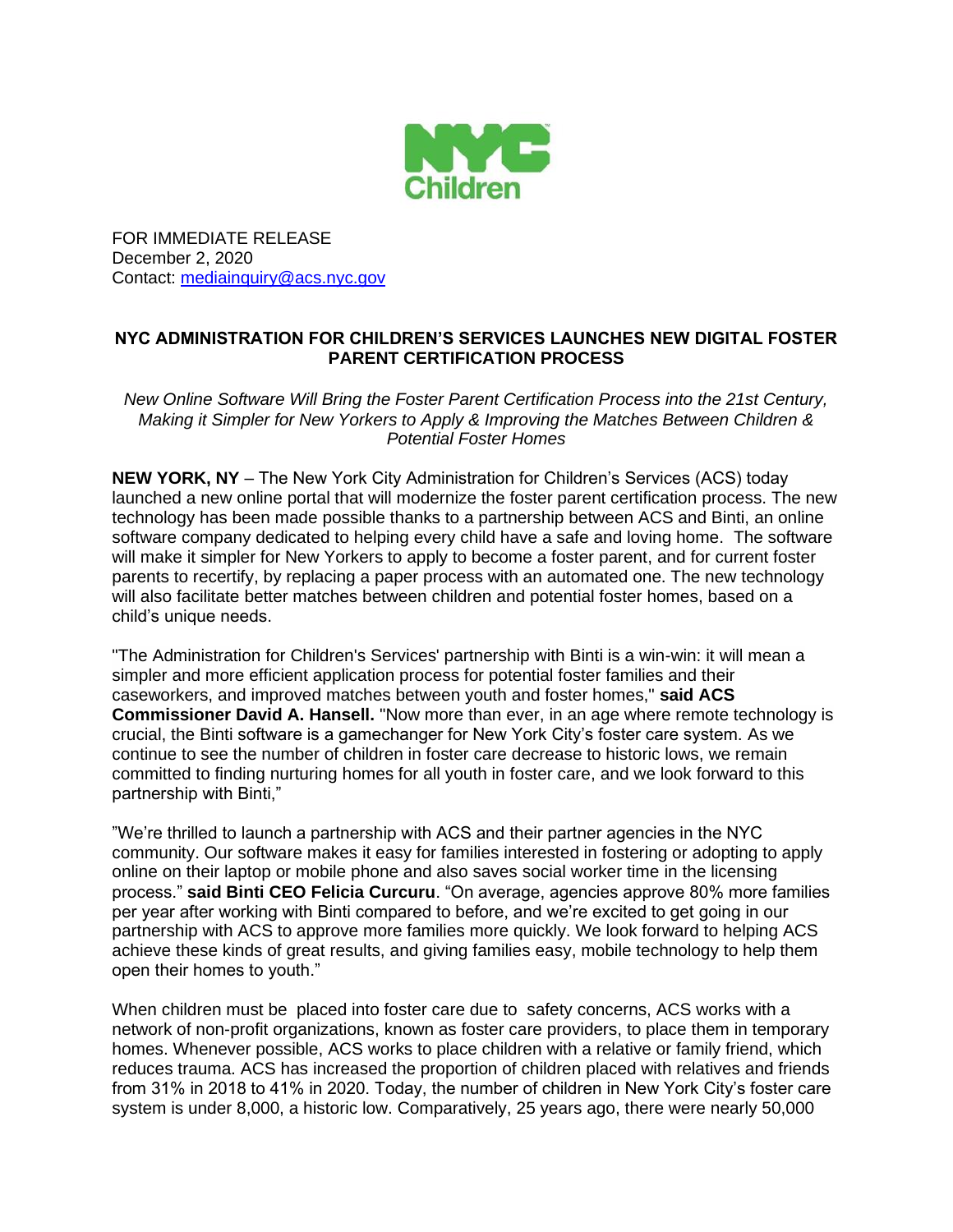children in New York City's foster care system, and nearly 17,000 just a decade ago. Additionally, under Commissioner Hansell's leadership, ACS has redesigned the way foster parents are recruited and supported and strengthened all aspects of the foster care continuum to promote children's wellbeing. ACS increased the number of new foster homes by 50 percent from FY17 to FY19, turning around a previous six-year decline in the number of new foster homes recruited.

Binti provides foster care agencies with tools geared towards streamlining the licensing and certification process for prospective foster parent applicants (as well as for recertifications) using an online portal. This software allows foster parents to move through the certification and track the application process virtually. The entire application process is mobile-friendly, so applicants and agency staff can navigate the software using a computer, tablet or mobile device. Binti helps streamline the process for foster parents while increasing staff efficiency and productivity with modernized workflows.

"We are excited to be part of ACS's launch of the Binti platform," **said Georgia Boothe, Executive Vice President at Children's Aid**. "This technology will help streamline foster parent certification and represents another leap forward in using technology to modernize the foster parent recruitment processes."

"Binti is a great brand to bring to our foster care program. It offers us a way to efficiently engage prospective foster parents," **said Dr. Arlene Goldsmith, Executive Director at New Alternatives for Children**. "Binti is an intuitive platform that will assist in streamlining our specialized foster parent licensing process by allowing our foster parents to seamlessly engage in the process virtually by use of their smart devices and home computers. We are excited to streamline our licensing process with Binti! The program is very efficient and user friendly."

"We were impressed with the program and all that it has to offer. It centralizes the many areas of working with foster parents, from recruiting, training, opening, reauthorizing, and monitoring," **said Wayne W. Woodburn, Director of Intake & Homefinding at Saint Dominic's Family Services**. "Binti brings them together in one place, making it easier for everyone involved to monitor progress. We are excited about this launch."

Agencies across the country have improved outcomes using Binti's software, approving 80% more foster families in the first year after launch, and approving them 16% [faster.](https://binti.com/) Features include:

- **Completion of documentation online of all steps in the foster family licensing process** – Applicants can access the portal directly, via a custom link provided for each agency or via a welcome email generated by a worker, to begin their licensing process. The application is mobile-friendly, so applicants can log on from their computer, tablet or mobile phone.
- **Conditional Logic** and Automatic population of forms– The platform intelligently eliminates portions of the application that aren't relevant to an applicant by using answers to previous questions. The software also only asks a question one time, regardless of how many times it shows up on either the applicant forms or the worker's casework. This eliminates the need for duplicate entry of information and significantly simplifies the process for both applicants and licensing workers.